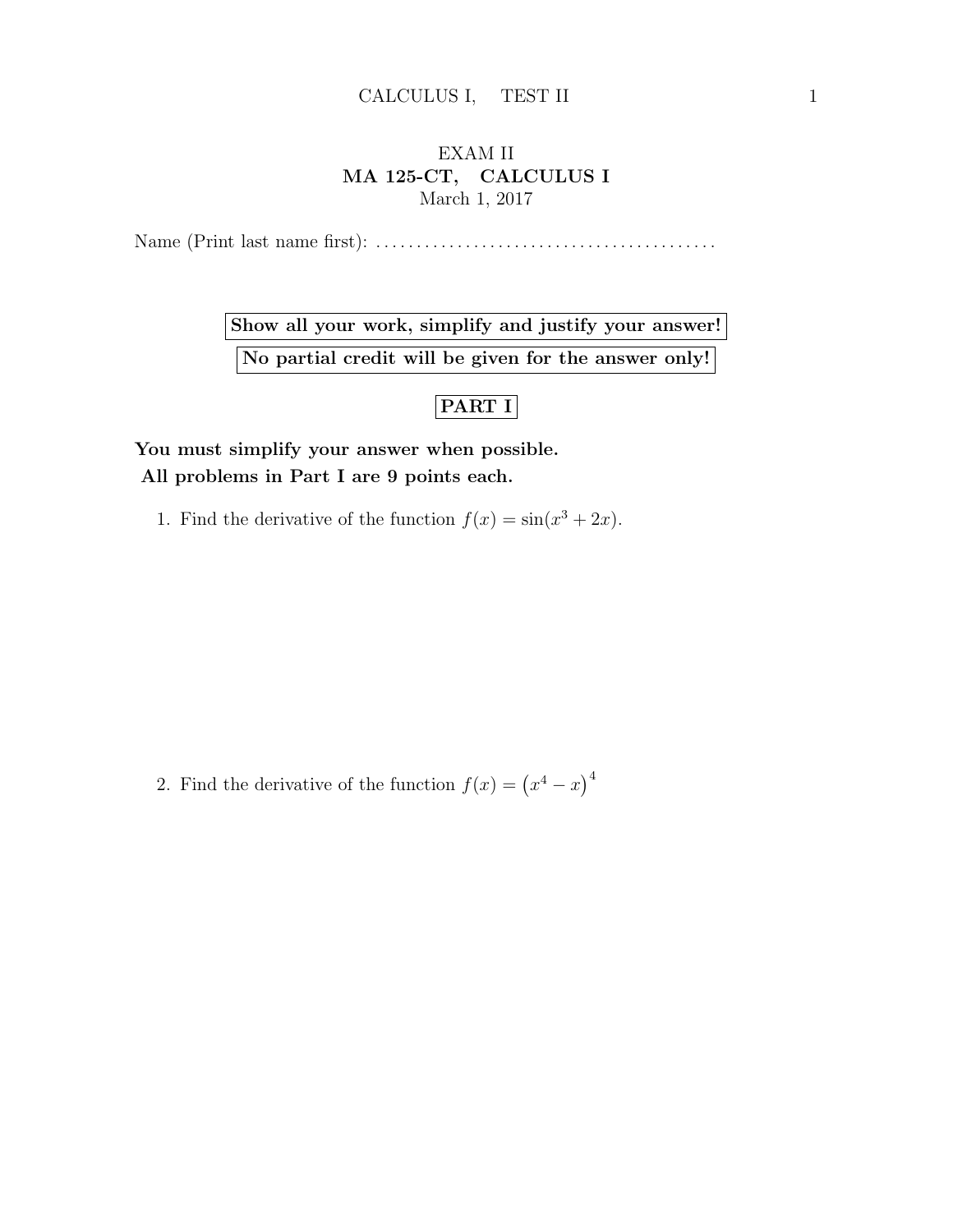3. Find the absolute maximum and minimum of the function  $f(x) = -4x^3 + 108x + 17$  on the interval [0, 4].

4. Verify that the conditions of the Mean Value Theorem hold. Next find the number(s) c which satisfies the conclusion of the Mean Value Theorem for the function  $f(x) = 3x^3 - 9x + 1$  on the interval  $[-2, 2]$ .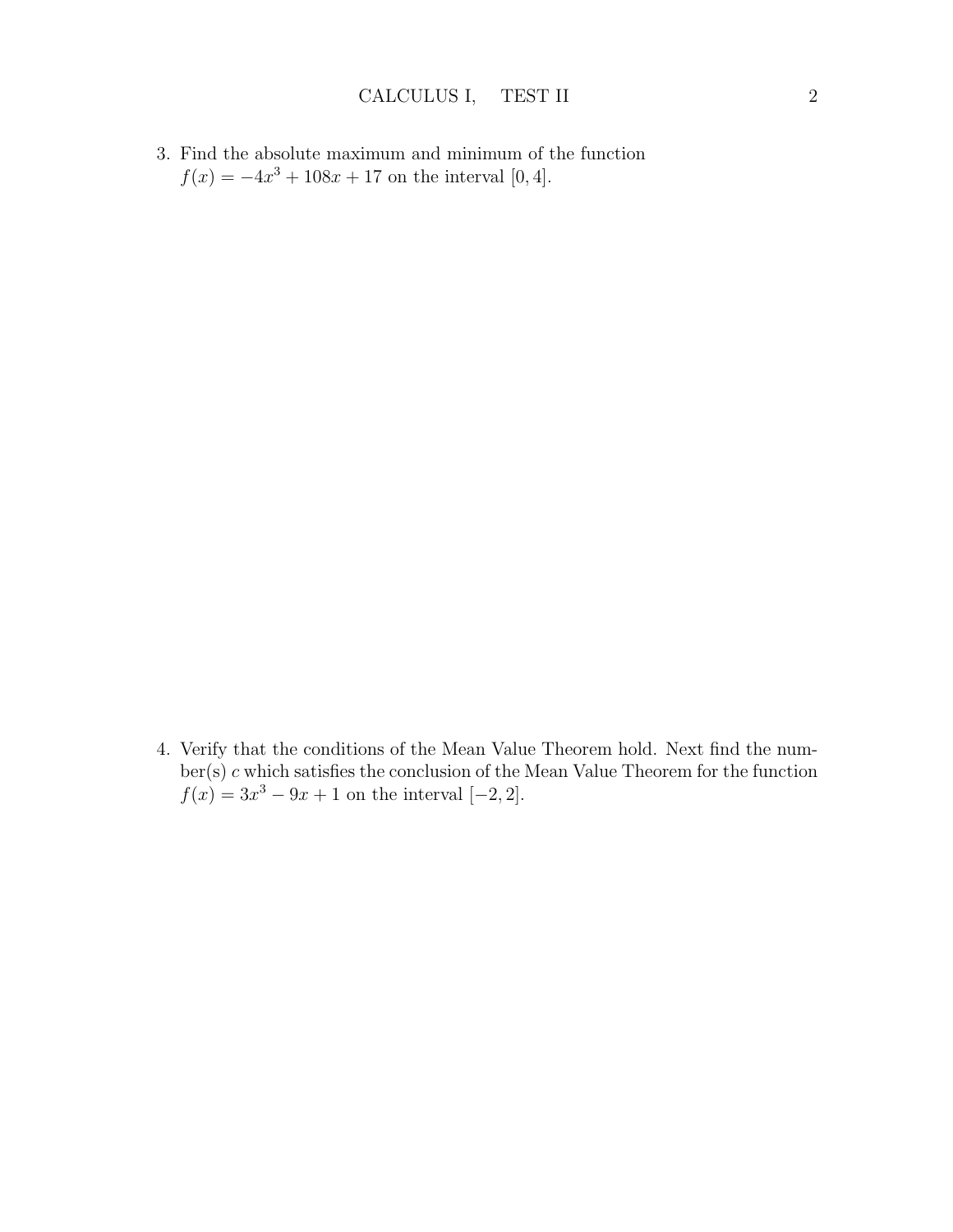5. Find all critical points of the function  $f(x) = 3x^4 - 20x^3 + 24x^2 + 1$ .

6. It is given that  $f'(x) = x^2 + 3x - 4$ . What are the local minima of the function  $f$ ? What are the local minima of the function  $f$ ?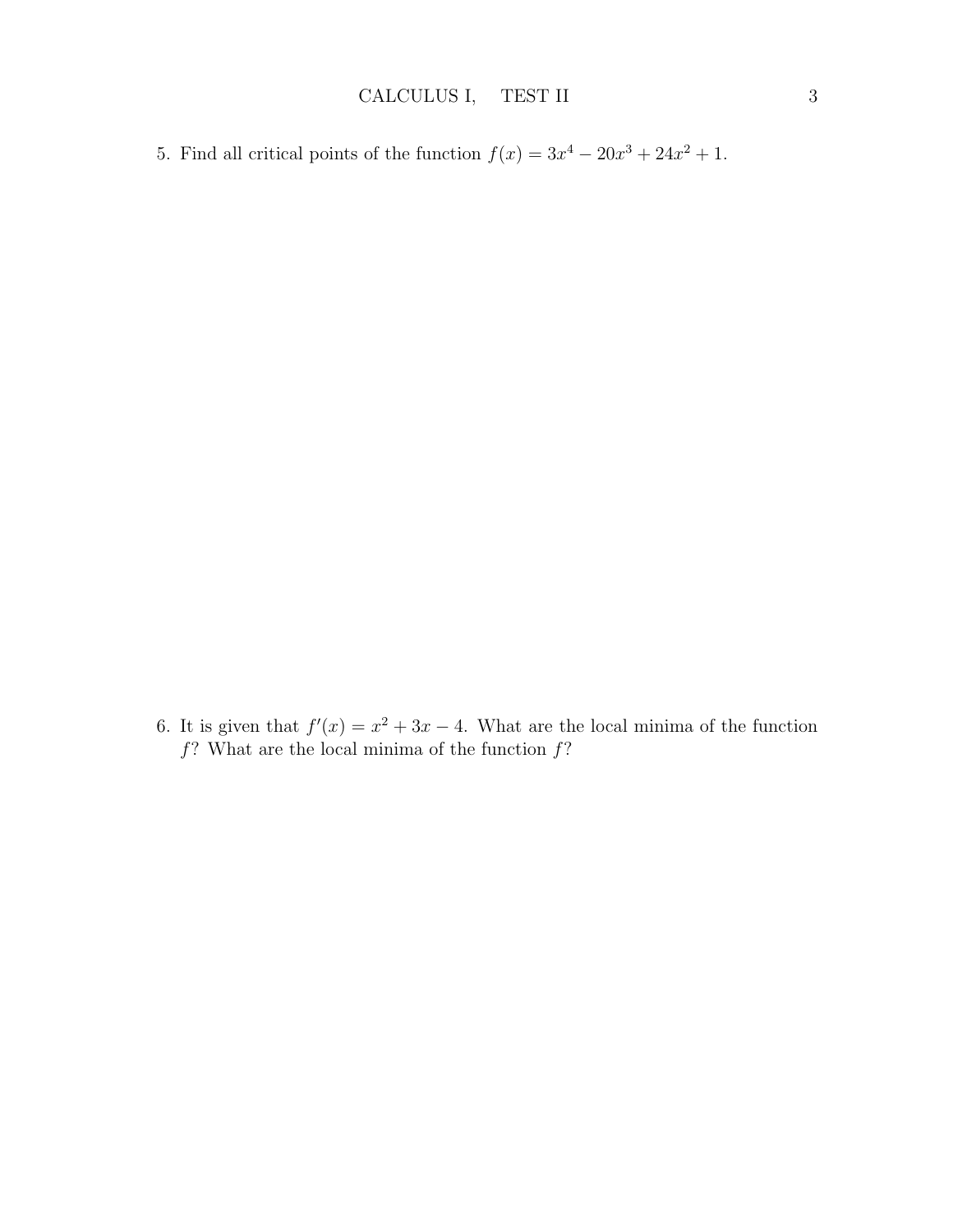## PART II

7. [16 points] You have to design a rectangular box of volume 3  $m<sup>3</sup>$  of minimal surface area if one side of the base is three times as long as the second side of the base. To this end, draw a box with dimensions of the base  $x$  and  $3x$ , and height y so that its volume  $V = 3x^2y = 3$  m<sup>3</sup>. Then compute the area of all sides (including top and bottom); add these and minimize the resulting function. For what value of  $x$  the minimal surface area is achieved?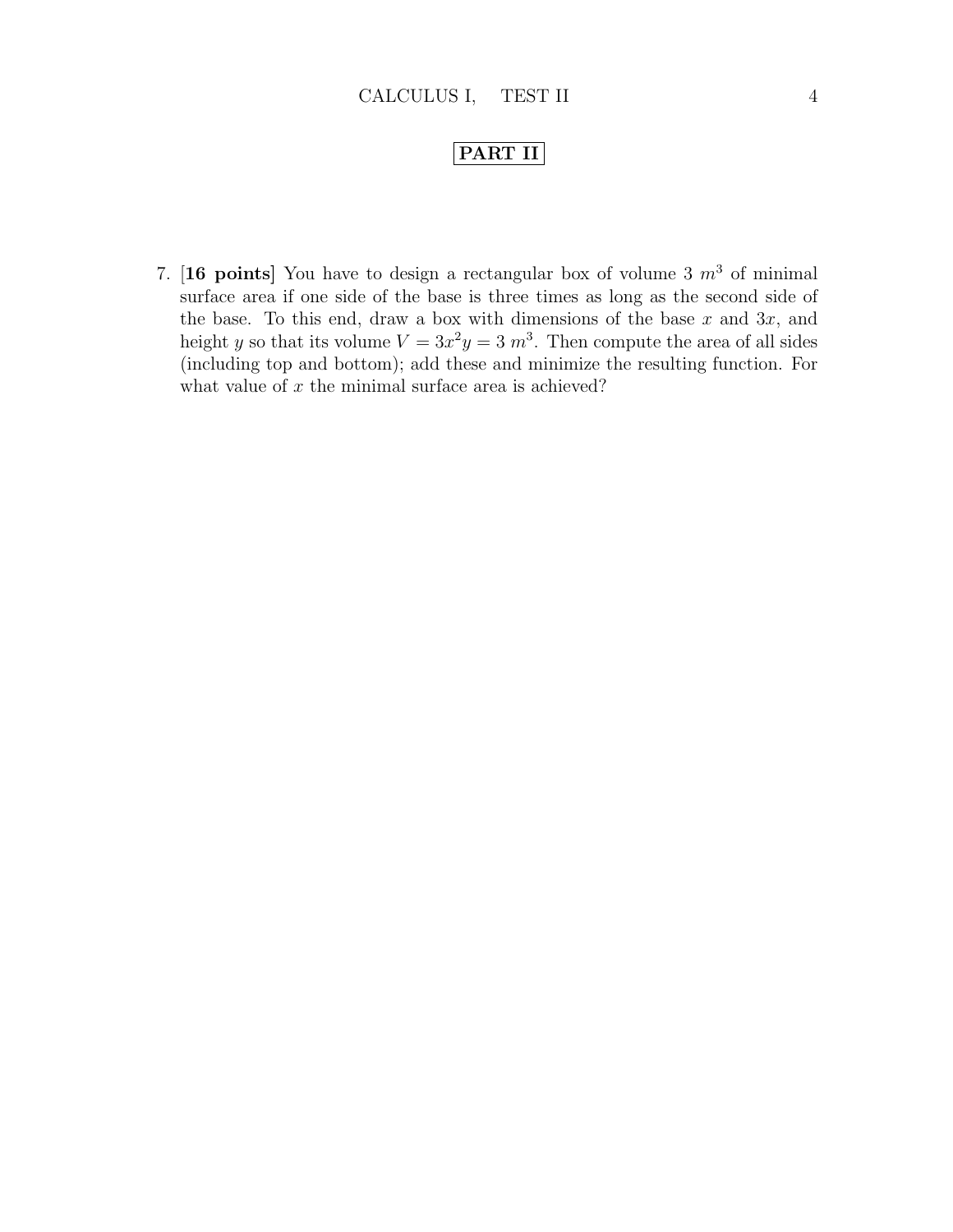8. **[20 points] Use calculus** to graph the function  $f(x) = \frac{x^3}{2}$ 3  $+$  $x^2$ 2  $-2x$ . Draw the graph below but do your work on the next page

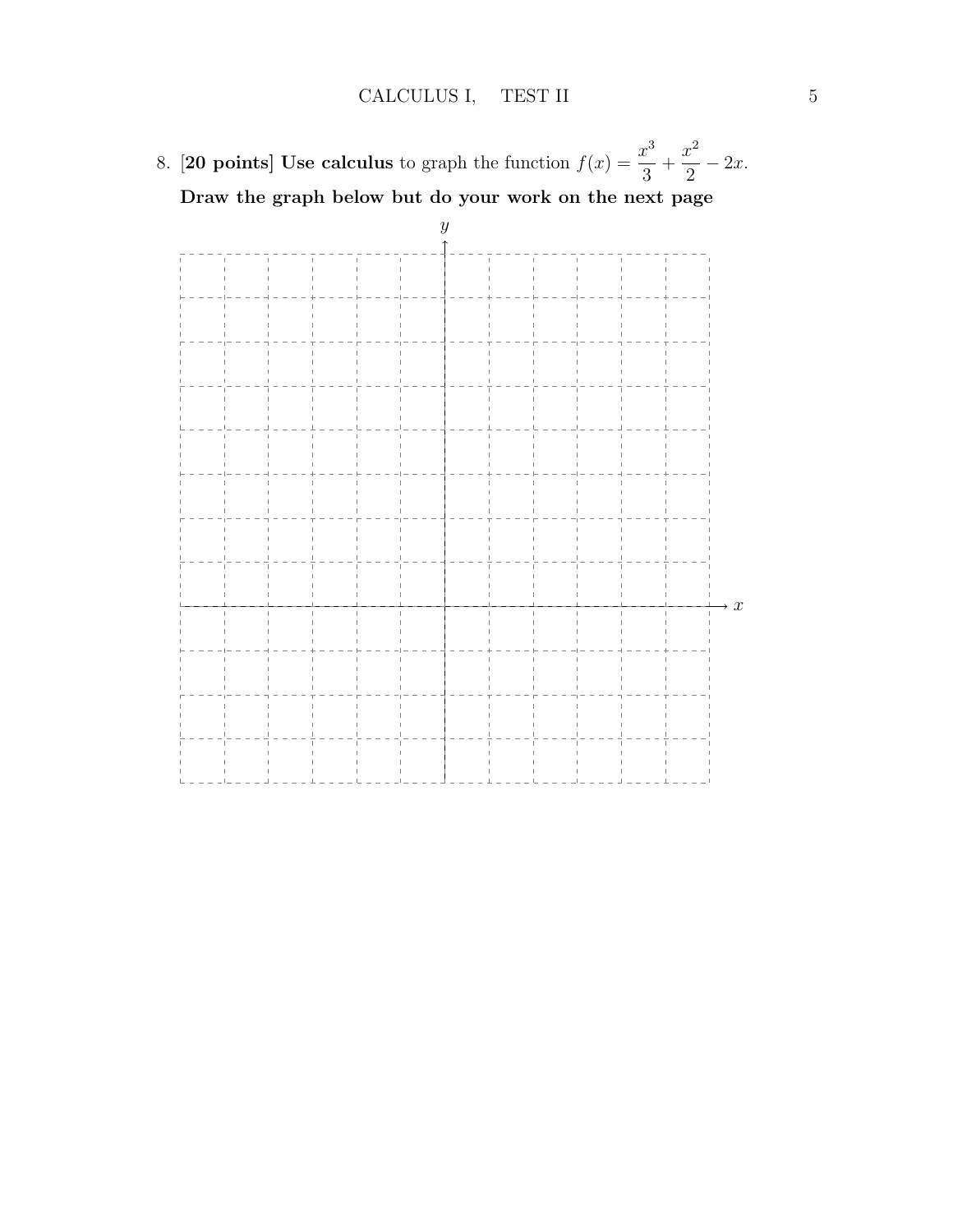In problem 8, indicate

- only  $y$  intercepts,
- vertical and horizontal asymptotes (if any),
- $\bullet\,$  in/de-creasing; local/absolute max/min (if any).

You must show work to justify your graph and conclusions.